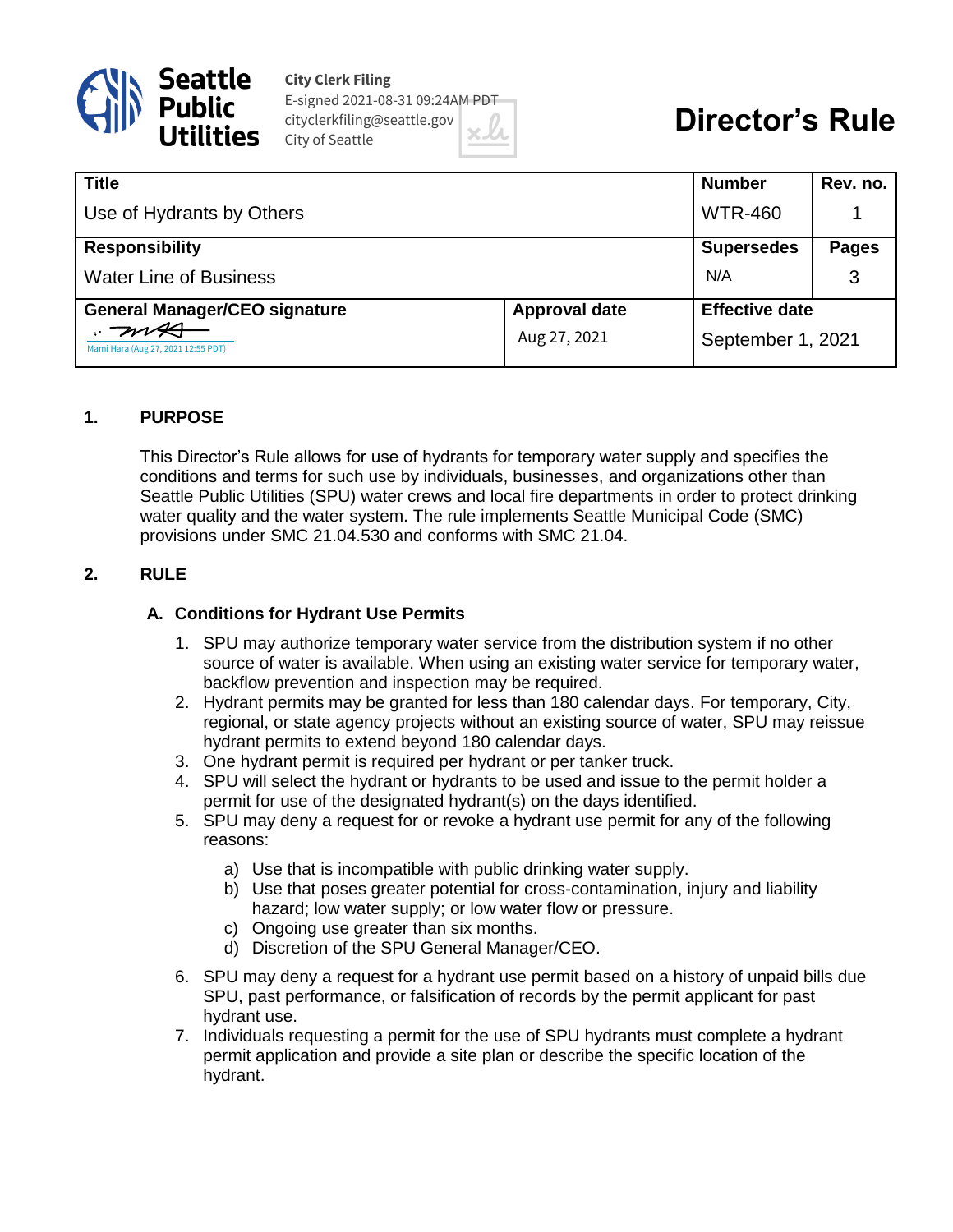## **B. Requirements for Hydrant Use**

- 1. The permit holder is responsible for compliance with City and state cross-connection control codes and regulations, as well as for any damages resulting from a backflow event at the permitted site.
- 2. The permit holder must supply and use at all times an approved and certified Reduced Pressure Backflow Assembly (RPBA) or Air Gap (AG) to protect the water supply and public health from potentially harmful water backflow. An AG can be used if the hydrant is only being used to fill a water tank or spray truck.
- 3. A valid hydrant use permit, along with the RPBA or AG inspection certificate, must be in the possession of the hydrant operator at all times during use of that hydrant.
- 4. The permit holder must use an SPU-supplied hydrant meter assembly (HMA) with a valve and a meter.
- 5. When a hydrant is not in use, the hydrant shall be closed so that it is no longer charged, and the HMA should be removed and stored in a safe and secure location.
- 6. SPU may inspect without notice the installation and operation of the hydrant, including customer's equipment related to the hydrant use permit.
- 7. SPU may revoke a hydrant use permit if SPU determines that the installation conditions are unacceptable or a hydrant is being used improperly.

#### **C. Fees and Charges for Hydrant Use**

- 1. Permit holder will pay a permit fee, a meter use fee, and consumption charges for the water used based on metered use or the current daily consumption rate for the number of calendar days the permit is valid.
- 2. The currently adopted Director's Rule FIN-220.1, Customer Charges outlines the fees and consumption rates.

## **D. Conditions, Fees, and Charges for Hydrant Meters**

- 1. Permit holder will pay a permit fee, a meter use fee, and consumption charges for the water used based on metered use when the following apply:
	- a) SPU has determined that water use will exceed 10 hundred cubic feet (CCF) per day (approximately 7,480 gallons per day) or a hydrant will be used for more than 30 consecutive days, and
	- b) SPU has determined no other acceptable method of measuring or estimating actual water used is practical, and
	- c) one hydrant only will be used and
	- d) forecasted weather will allow a meter to be used without causing damage due to freezing.
- 2. When the conditions under section D.1 do not apply, permit holder will pay a permit fee, a meter use fee, and the current daily consumption rate for the number of calendar days the permit is valid.

## **E. Administration**

- 1. SPU may assess per day water charges for the entire term of the permit in the event there is evidence of hydrant meter tampering, damage to the hydrant meter or other action that prohibits SPU from accurately determining the amount of water used.
- 2. In the event of damaged or lost SPU-provided equipment, SPU will assess charges equal to the cost of the damaged or lost equipment, including overhead cost.